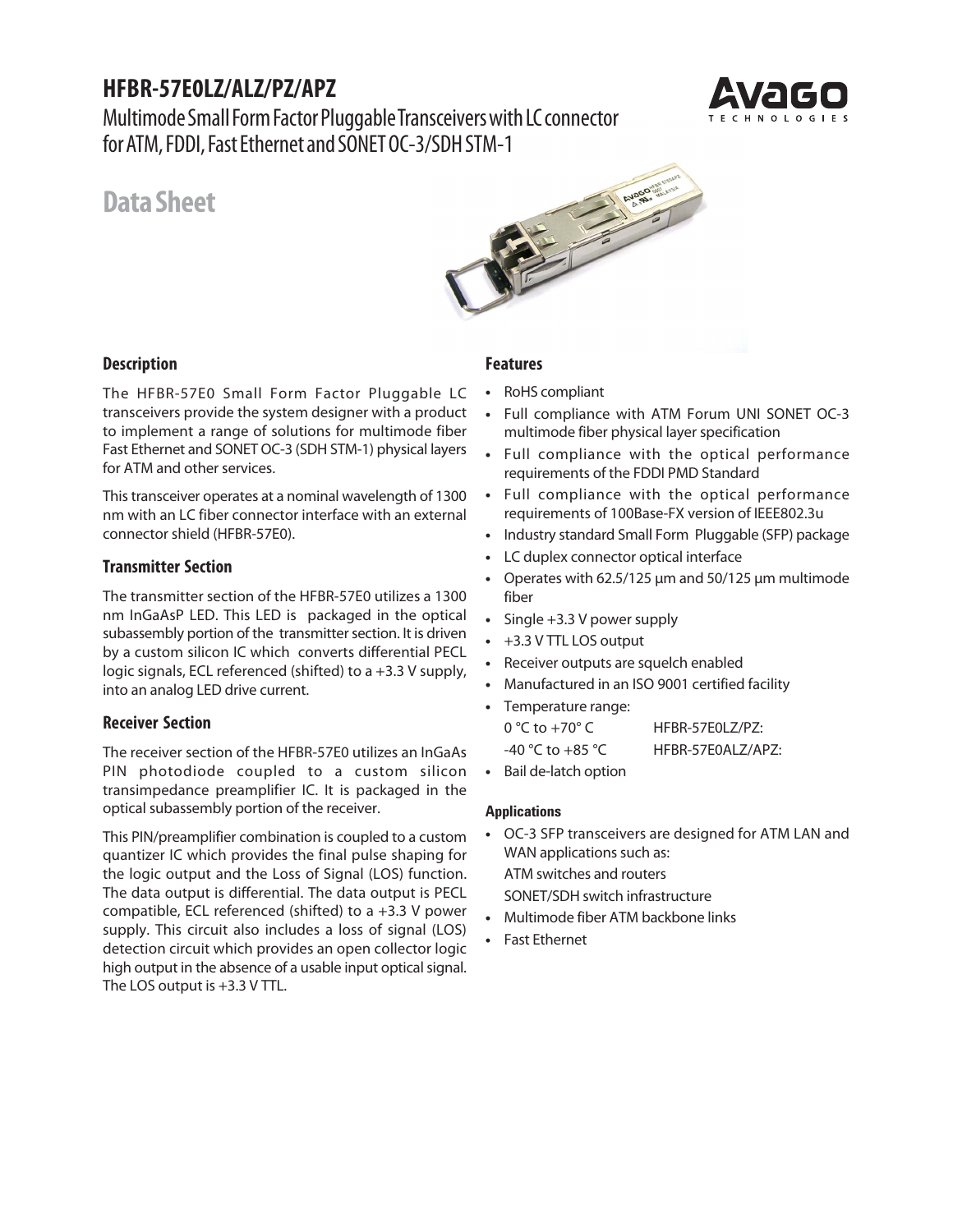### **Loss of Signal**

The Loss of Signal (LOS) output indicates that the optical input signal to the receiver does not meet the minimum detectablelevel for FDDI and OC-3 compliant signals. When LOS is high it indicates loss of signal. When LOS is low it indicates normal operation. The LOS thresholds are set to indicate a definite optical fault has occurred (e.g., disconnected or broken fiber connection to receiver, failed transmitter).

### **Module Package**

The transceiver meets the Small Form Pluggable (SFP) industry standard package utilizing an integral LC duplex optical interface connector. The hot-pluggable capability of the SFP package allows the module to be installed at any time – even with the host system operating and online. This allows for system configuration changes or maintenance without system down time. The HFBR-57E0 uses a reliable 1300 nm LED source and requires a 3.3 V dc power supply for optimal design.

#### **Module Diagrams**

Figure 1 illustrates the major functional components of the HFBR-57E0. The connection diagram of the module is shown in Figure 2. Figures 5 and 7 depict the external configuration and dimensions of the module.

#### **Installation**

The HFBR-57E0 can be installed in or removed from any MultiSource Agreement (MSA) – compliant Small Form Pluggable port regardless of whether the host equipment



\*\* Connect to Internal Ground.



is operating or not. The module is simply inserted, electrical interface first, under finger pressure. Controlled hot-plugging is ensured by design and by 3-stage pin sequencing at the electrical interface. The module housing makes initial contact with the host board EMI shield mitigating potential damage due to Electro-Static Discharge (ESD). The 3-stage pin contact sequencing involves (1) Ground, (2) Power, and then (3) Signal pins, making contact with the host board surface mount connector in that order. This printed circuit board cardedge connector is depicted in Figure 2.



**Figure 1. Transceiver functional diagram**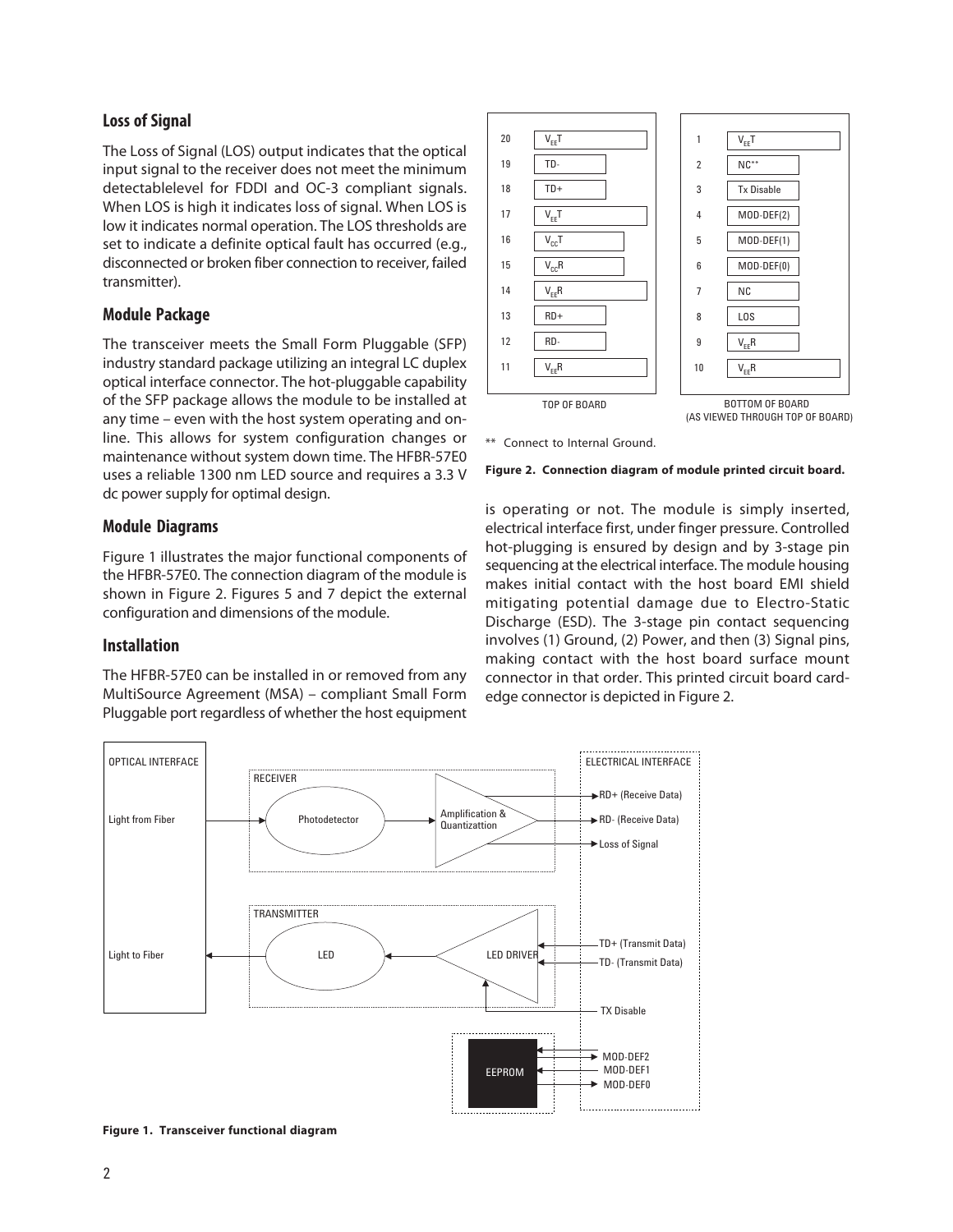## **Serial Identification (EEPROM)**

The HFBR-57E0 complies with the industry standard MSA that defines the serial identification protocol. This protocol uses the 2-wire serial CMOS E2PROM protocol of the ATMEL AT24C01A or equivalent. The contents of the HFBR-57E0 serial ID memory are defined in Table 3 as specified in the SFP MSA.

## **Functional Data I/O**

The HFBR-57E0 fiberoptic transceiver is designed to accept industry standard differential signals. In order to reduce the number of passive components required on the customer's board, Avago has included the functionality of the transmitter bias resistors and coupling capacitors within the fiberoptic module. The transceiver is compatible with an "ac-coupled" configuration and is internally terminated. Figure 5 depicts the functional diagram of the HFBR-57E0.

### **Regulatory Compliance**

See Table 1 for transceiver Regulatory Compliance performance. The overall equipment design will determine the certification level. The transceiver performance is offered as a figure of merit to assist the designer.

# **Electrostatic Discharge (ESD)**

There are two conditions in which immunity to ESD damage is important. Table 1 documents our immunity to both of these conditions. The first condition is during handling of the transceiver prior to insertion into the transceiver port. To protect the transceiver, it is important to use normal ESD handling precautions.

These precautions include using grounded wrist straps, workbenches, and floor mats in ESD controlled areas. The ESD sensitivity of the HFBR-57E0 is compatible with typical industry production environments. The second condition is static discharges to the exterior of the host equipment chassis after installation. To the extent that the duplex LC optical interface is exposed to the outside of the host equipment chassis, it may be subject to system-level ESD requirements. The ESD performance of the HFBR-57E0 exceeds typical industry standards.

### **Immunity**

Equipment hosting the HFBR-57E0 modules will be subjected to radio-frequency electro magnetic fields in some environments. These transceivers have good immunity to such fields due to their shielded design.

| <b>Feature</b>                                               | Test Method                                                                                                                                                                                     | Performance                                                                                                                                    |
|--------------------------------------------------------------|-------------------------------------------------------------------------------------------------------------------------------------------------------------------------------------------------|------------------------------------------------------------------------------------------------------------------------------------------------|
| Electrostatic Discharge (ESD)<br>to the Electrical Pins      | MIL-STD-883C                                                                                                                                                                                    | Meets Class 2 (2000 to 3999 Volts).<br>Withstand up to 2200 V applied between electrical<br>pins.                                              |
| Electrostatic Discharge (ESD)<br>to the Duplex LC Receptacle | Variation of IEC 61000-4-2                                                                                                                                                                      | Typically withstand at least 25 kV without damage<br>when the LC connector receptacle is contacted by a<br>Human Body Model probe.             |
| Electromagnetic Interference (EMI)                           | FCC Class B<br><b>CENELEC CEN55022</b><br>Class B (CISPR 21)<br><b>VCCI Class 1</b>                                                                                                             | System margins are dependent on customer board<br>and chassis design.                                                                          |
| Immunity                                                     | Variation of IEC 61000-4-3                                                                                                                                                                      | Typically shows a negligible effect from a 10 V/m field<br>swept from 80 to 450 MHz applied to the transceiver<br>without a chassis enclosure. |
| Eye Safety                                                   | AEL Class 1<br>$EN60825-1 (+A11)$                                                                                                                                                               | Compliant per Avago testing under single fault<br>conditions.<br>TUV Certification: R 72042022                                                 |
| <b>Component Recognition</b>                                 | Underwriters Laboratories and Canadian<br><b>Standard Associations Joint Component</b><br>Recognition for Information Technology<br><b>Equipment Including Electrical Business</b><br>Equipment | UL File#: E173874                                                                                                                              |
| RoHS Compliance                                              |                                                                                                                                                                                                 | Reference to EU RoHS Directive 2002/95/EC                                                                                                      |

#### **Table 1. Regulatory Compliance**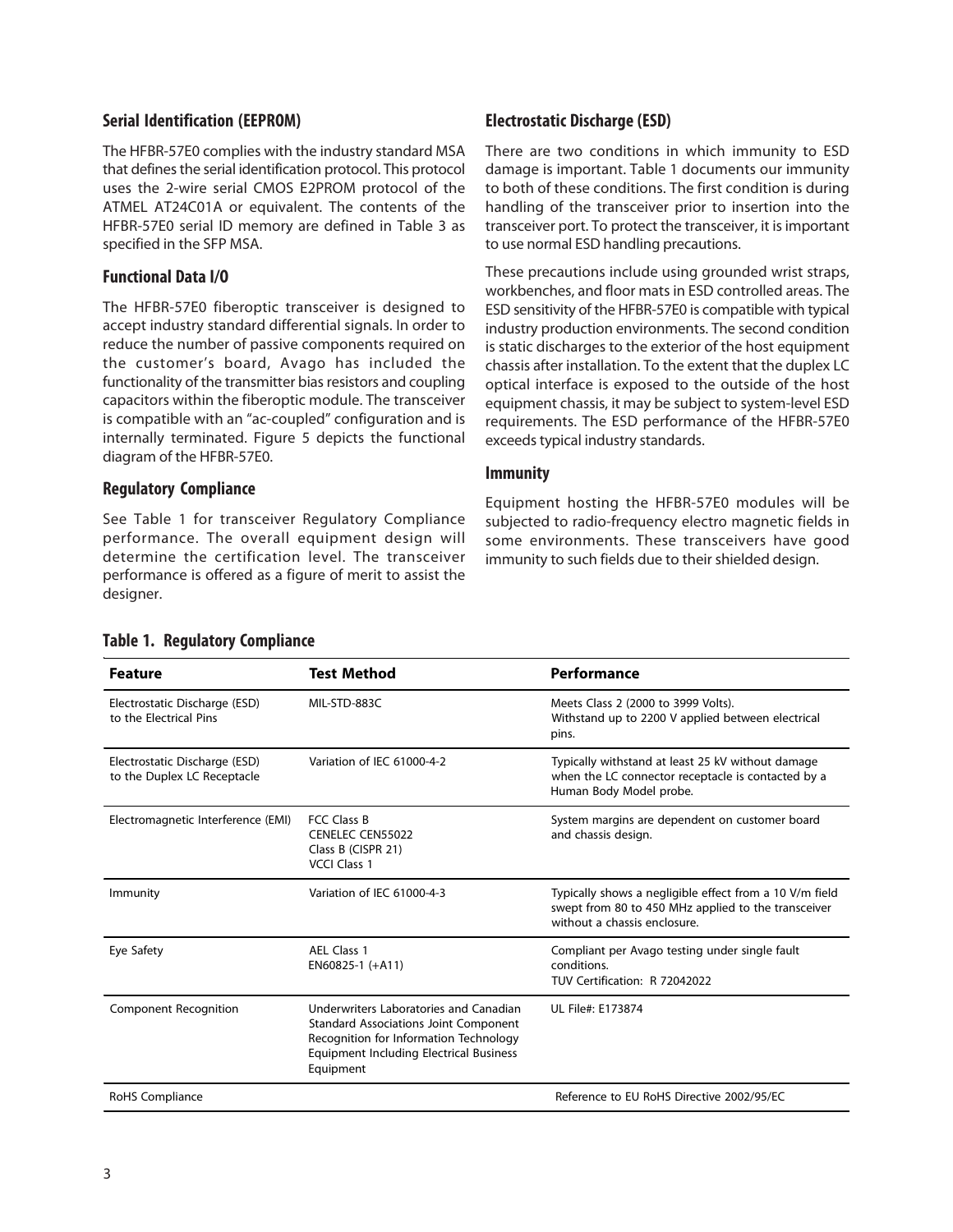### **Electromagnetic Interference (EMI)**

Most equipment designs utilizing these high-speed transceivers from Avago will be required to meet the requirements of FCC in the United States, CENELEC EN55022 (CISPR 22) in Europe and VCCI in Japan.

The metal housing and shielded design of the HFBR-57E0 minimize the EMI challenge facing the host equipment designer. These transceivers provide superior EMI performance. This greatly assists the designer in the management of the overall system EMI performance.

# **Eye Safety**

These transceivers provide Class 1 eye safety by design. Avago has tested the transceiver design for compliance with the requirements listed in Table 1 under normal operating conditions and under a single fault condition.

# **Flammability**

The HFBR-57E0 transceiver housing is made of metal and high strength, heat resistant, chemically resistant, and UL 94V-0 flame retardant plastic.

# **Shipping Container**

The transceiver is packaged in a shipping container designed to protect it from mechanical and ESD damage during shipment or storage.

# **Transceiver Optical Power Budget versus Link Length**

Optical Power Budget (OPB) is the available optical power for a fiberoptic link to accommodate fiber cable loses plus losses due to in-line connectors, splices, optical switches, and to provide margin for link aging and unplanned losses due to cable plant reconfiguration or repair.

Avago LED technology has produced 1300 nm LED devices with lower aging characteristics than normally associated with these technologies in the industry. The industry convention is 1.5 db aging for 1300 nm LEDs. The 1300 nm Avago LEDs are specified to experience less than 1 db of aging over normal commercial equipment mission life periods. Contact your Avago sales representative for additional details.

# **Ordering Information**

The HFBR-57E0 1300 nm product is available for production orders through the Avago Component Field Sales Offices and Authorized Distributors worldwide.

For technical information regarding this product, please visit the Avago website at www.avagotech.com.

Use the quick search feature to search for this part number. You may also contact the Avago Products Customer Response Centre.

# **Applications Support Materials**

Contact your local Avago Component Field Sales Office for information on how to obtain PCB layouts and evaluation boards for the transceivers.



λ<sub>c</sub> – TRANSMITTER OUTPUT OPTICAL RISE/FALL<br>TIMES – ns

HFBR-57E0 TRANSMITTER TEST RESULTS<br>OF λ<sub>c</sub>, ∆λ AND t<sub>r/f</sub> ARE CORRELATED AND COMPLY WITH THE ALLOWED SPECTRAL WIDTH AS A FUNCTION OF CENTER WAVELENGTH FOR VARIOUS RISE AND FALL TIMES.





**Figure 4. Relative Input Optical Power vs. Eye Sampling Time Position**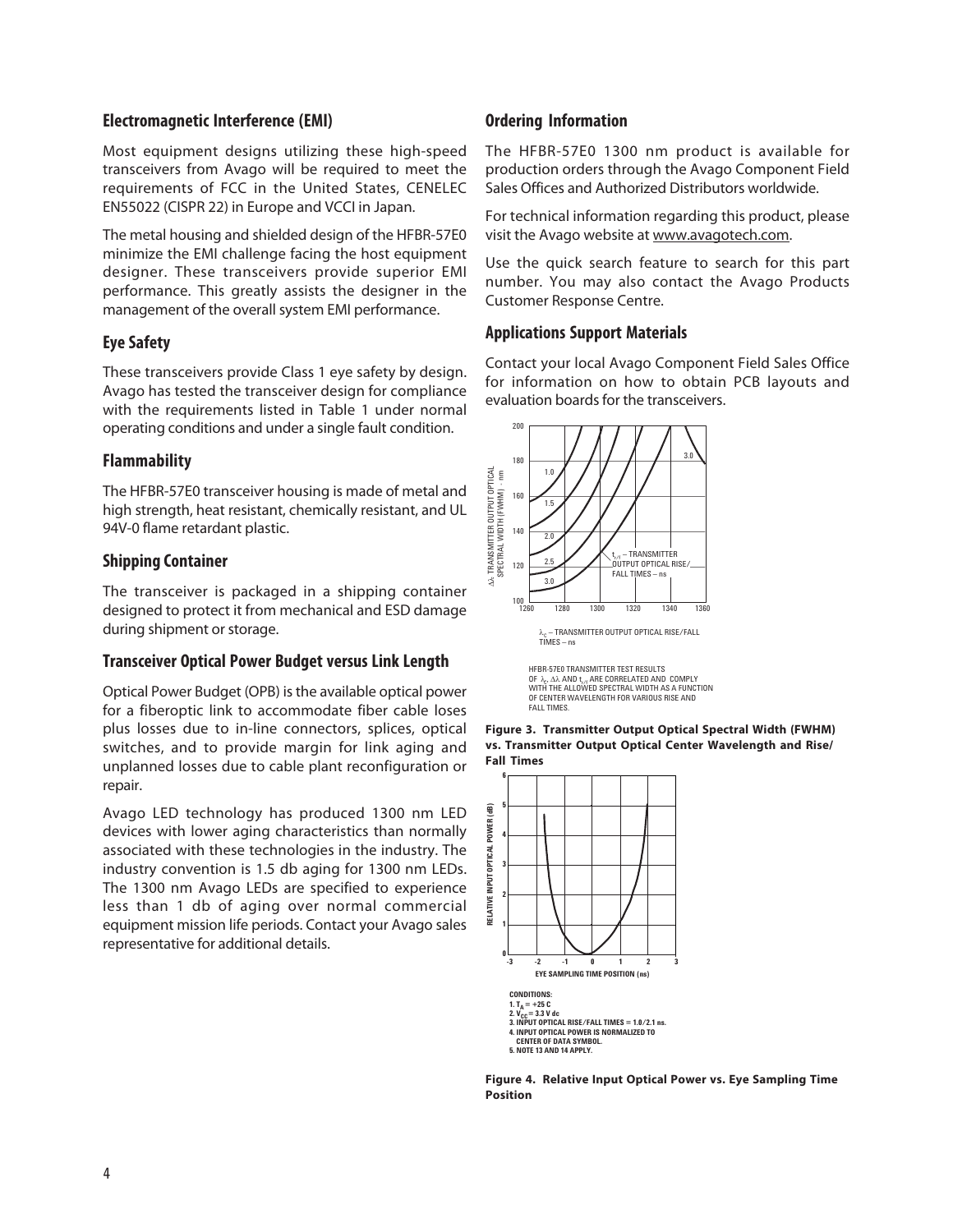

**Figure 5. Recommended application configuration**



Note: Inductors must have less than 1 ohm series resistance per MSA.

**Figure 6. MSA required power supply filter**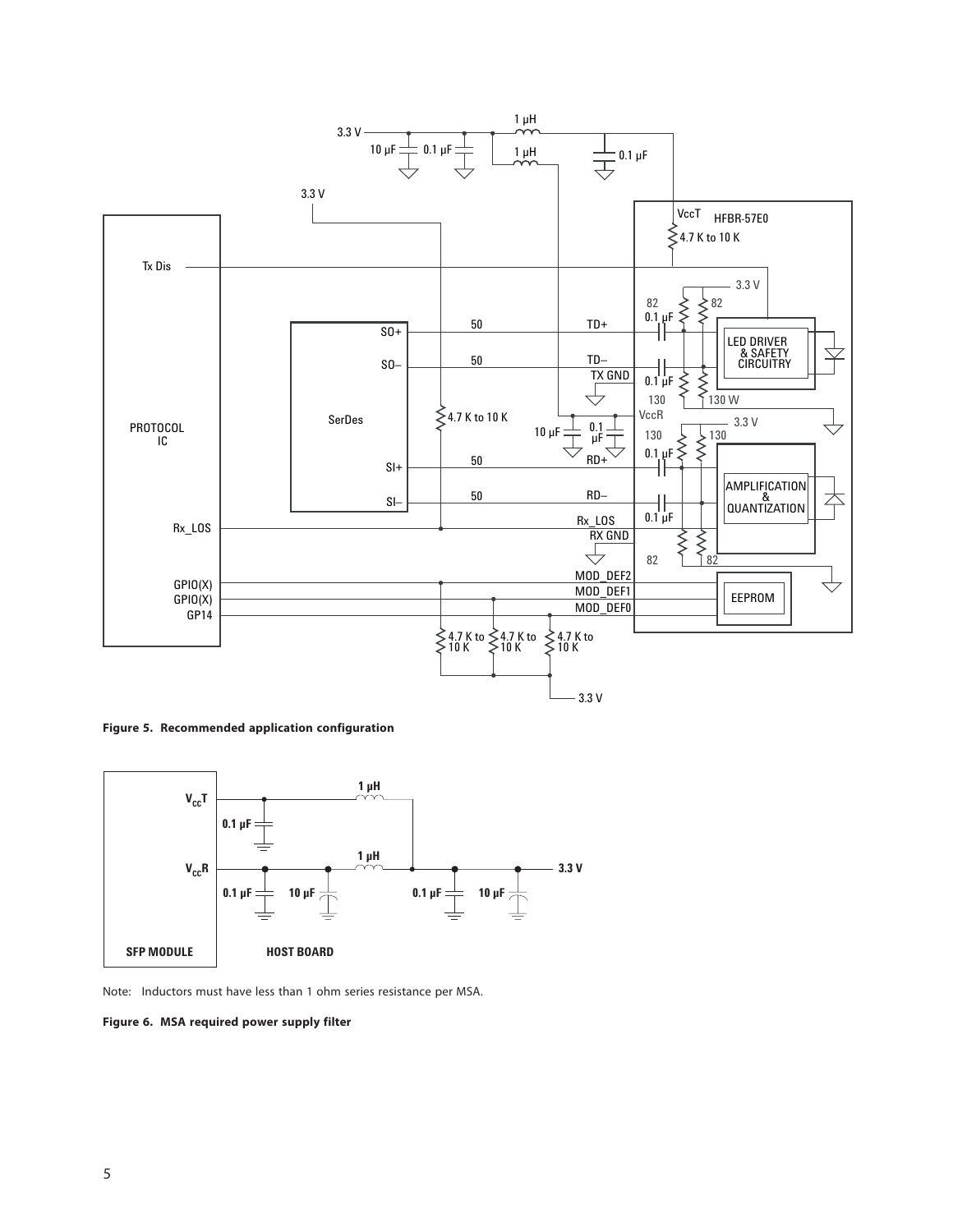| Pin            | <b>Name</b>       | <b>Function/Description</b>                          | <b>MSA Notes</b> |  |
|----------------|-------------------|------------------------------------------------------|------------------|--|
| $\mathbf{1}$   | $V_{EE}T$         | <b>Transmitter Ground</b>                            |                  |  |
| $\overline{2}$ | <b>NC</b>         | <b>NC</b>                                            | $\mathbf{1}$     |  |
| 3              | <b>Tx Disable</b> | Transmitter Disable- Module disables on high or open |                  |  |
| 4              | MOD-DEF2          | Module Definition 2 - Two Wire Serial ID Interface   | $\overline{2}$   |  |
| 5              | MOD-DEF1          | Module Definition 1 - Two Wire Serial ID Interface   | $\overline{2}$   |  |
| 6              | MOD-DEF0          | Module Definition 0 - grounded in module             | $\overline{2}$   |  |
| $\overline{7}$ | <b>NC</b>         | <b>NC</b>                                            |                  |  |
| 8              | LOS               | Loss of Signal - high indicates loss of signal       | 3                |  |
| 9              | $V_{EE}R$         | <b>Receiver Ground</b>                               |                  |  |
| 10             | $V_{EE}R$         | <b>Receiver Ground</b>                               |                  |  |
| 11             | $V_{EE}R$         | <b>Receiver Ground</b>                               |                  |  |
| 12             | RD-               | <b>Inverse Received Data Out</b>                     | 4                |  |
| 13             | $RD+$             | Received Data Out                                    | 4                |  |
| 14             | $V_{EE}R$         | <b>Receiver Ground</b>                               |                  |  |
| 15             | $V_{cc}R$         | Receiver Power -3.3 V ± 10%                          | 5                |  |
| 16             | $V_{cc}T$         | Transmitter Power -3.3 V $\pm$ 10%                   | 5                |  |
| 17             | $V_{EE}T$         | <b>Transmitter Ground</b>                            |                  |  |
| 18             | $TD+$             | Transmitter Data In                                  | 6                |  |
| 19             | TD-               | Inverse Transmitter Data In                          | 6                |  |
| 20             | $V_{EE}T$         | <b>Transmitter Ground</b>                            |                  |  |

#### **Notes:**

1. Pin 2 connected to internal ground.

2. Mod-Def 0, 1, 2. are the module definition pins. They should be pulled up with a 4.7 K - 10 KΩ resistor on the host board to a supply less than  $V_{CC}T$  +0.3 V or  $V_{CC}R$  +0.3 V.

Mod-Def 0 is grounded by the module to indicate that the module is present.

Mod-Def 1 is clock line of two wire serial interface for optional serial ID.

Mod-Def 2 is data line of two wire serial interface for optional serial ID.

3. LOS (Loss of Signal) is an open collector/drain output which should be pulled up externally with a 4.7 - 10 KΩ resistor on the host board to a supply <  $V_{\text{C}}$ T, R +0.3 V. When high, this output indicates the received optical power is below the worst case receiver sensitivity (as defined by the standard in use). Low indicates normal operation. In the low state, the output will be pulled to <0.8 V.

4. RD-/+: These are the differential receiver outputs. They are ac coupled 100 Ω differential lines which should be terminated with 100 Ω differential at the SERDES. The ac coupling is done inside the module and is thus not required on the host board. The voltage swing on these lines will be between 400 and 2000 mV differential (200 - 1000 mV single ended) when properly terminated.

5. V<sub>CC</sub>R and V<sub>CC</sub>T are the receiver and transmitter power supplies. They are defined as 2.97 - 3.63 V at the SFP connector pin. The maximum supply current is 230 mA and the associated in-rush current will typically be no more than 30 mA above steady state after 500 nanoseconds.

6. TD-/+: These are the differential transmitter inputs. They are ac coupled differential lines with 100 Ω differential termination inside the module. The ac coupling is done inside the module and is thus not required on the host board. The inputs will accept differential swings of 400 - 2000 mV (200 - 1000 mV single ended), though it is recommended that values between 400 and 1200 mV differential (200 - 600 mV single ended) be used for best EMI performance. These levels are compatible with CML and LVPECL voltage swings.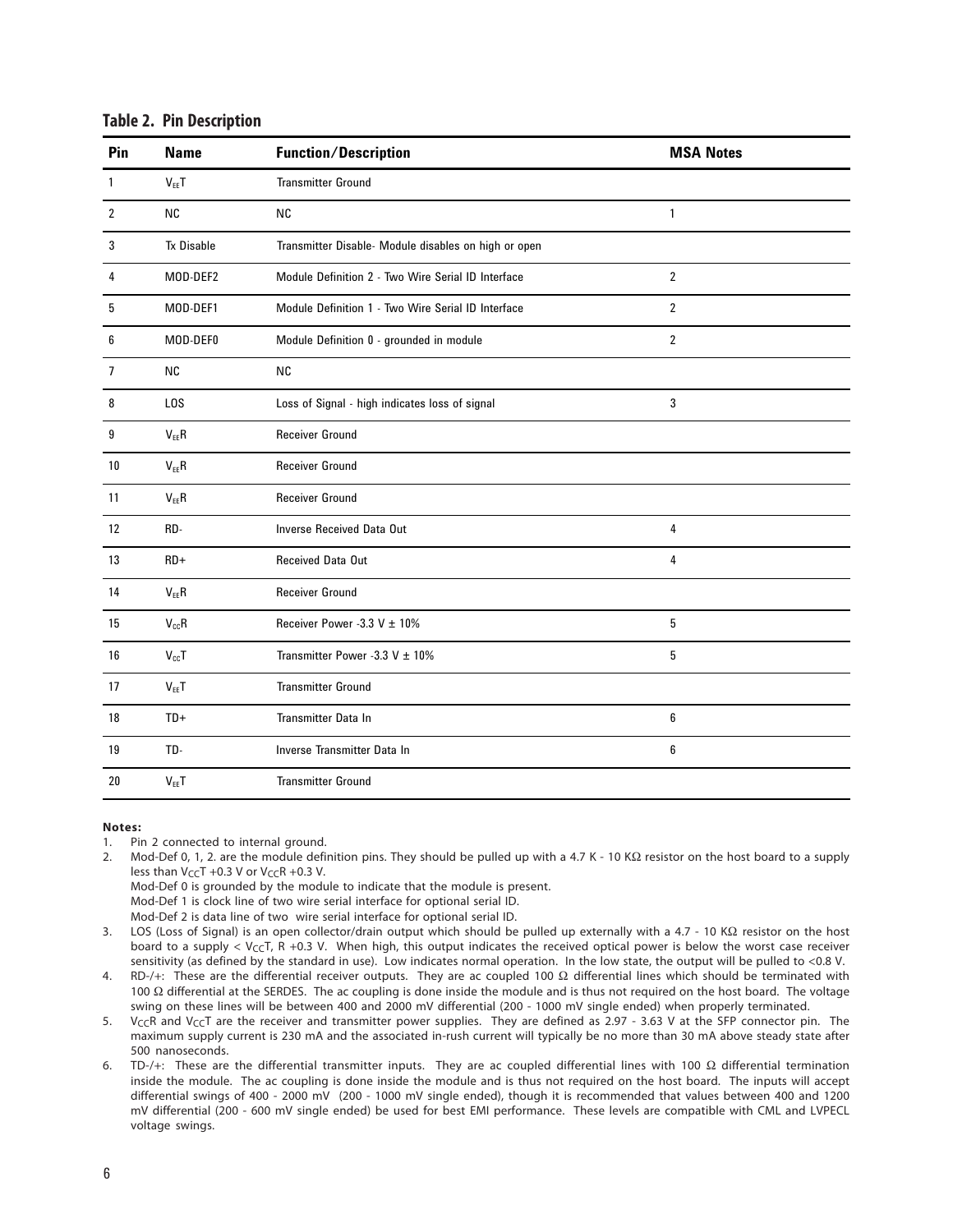| Add            | Hex              | <b>ASCII</b> | Add        | Hex              | <b>ASCII</b>                | Add        | Hex    | <b>ASCII</b> | Add | Hex    | <b>ASCII</b> |
|----------------|------------------|--------------|------------|------------------|-----------------------------|------------|--------|--------------|-----|--------|--------------|
| 0              | 03               |              | 40         | 48               | H                           | 68         | Note 1 |              | 96  | Note 5 |              |
| $\mathbf{1}$   | 04               |              | 41         | 46               | F                           | 69         | Note 1 |              | 97  | Note 5 |              |
| $\overline{2}$ | 07               |              | 42         | 42               | B                           | 70         | Note 1 |              | 98  | Note 5 |              |
| 3              | ${\bf 00}$       |              | 43         | $52\,$           | ${\sf R}$                   | 71         | Note 1 |              | 99  | Note 5 |              |
| 4              | ${\bf 00}$       |              | 44         | $2\mathsf{D}$    | $\mathcal{L}_{\mathcal{A}}$ | $72\,$     | Note 1 |              | 100 | Note 5 |              |
| $\sqrt{5}$     | 01<br>Note 6     |              | 45         | $35\,$           | $\sqrt{5}$                  | 73         | Note 1 |              | 101 | Note 5 |              |
| 6              | $20\,$<br>Note 6 |              | 46         | $37\,$           | $\overline{7}$              | 74         | Note 1 |              | 102 | Note 5 |              |
| $\overline{7}$ | ${\bf 00}$       |              | 47         | 45               | E                           | 75         | Note 1 |              | 103 | Note 5 |              |
| 8              | ${\bf 00}$       |              | 48         | $30\,$           | 0                           | 76         | Note 1 |              | 104 | Note 5 |              |
| 9              | $00\,$           |              | 49         | 41<br>Note 4     | А                           | 77         | Note 1 |              | 105 | Note 5 |              |
| 10             | $00\,$           |              | 50         | 50<br>Note 4     | P                           | 78         | Note 1 |              | 106 | Note 5 |              |
| 11             | 03<br>Note 7     |              | 51         | 5A<br>Note 4     | Z                           | 79         | Note 1 |              | 107 | Note 5 |              |
| 12             | $02\,$<br>Note 8 |              | 52         | $20\,$<br>Note 4 |                             | ${\bf 80}$ | Note 1 |              | 108 | Note 5 |              |
| 13             | ${\bf 00}$       |              | 53         | $20\,$<br>Note 4 |                             | 81         | Note 1 |              | 109 | Note 5 |              |
| 14             | ${\bf 00}$       |              | 54         | $20\,$           |                             | 82         | Note 1 |              | 110 | Note 5 |              |
| 15             | ${\bf 00}$       |              | 55         | $20\,$           |                             | 83         | Note 1 |              | 111 | Note 5 |              |
| $16\,$         | C8               |              | 56         | $30\,$           | $\pmb{0}$                   | 84         | Note 2 |              | 112 | Note 5 |              |
| 17             | C8               |              | 57         | $30\,$           | 0                           | 85         | Note 2 |              | 113 | Note 5 |              |
| 18             | ${\bf 00}$       |              | 58         | $30\,$           | $\pmb{0}$                   | 86         | Note 2 |              | 114 | Note 5 |              |
| $19\,$         | $00\,$           |              | 59         | $30\,$           | 0                           | 87         | Note 2 |              | 115 | Note 5 |              |
| $20\,$         | 41               | А            | ${\bf 60}$ | $05\,$           |                             | 88         | Note 2 |              | 116 | Note 5 |              |
| 21             | 56               | V            | 61         | 1E               |                             | 89         | Note 2 |              | 117 | Note 5 |              |
| $22\,$         | 41               | А            | 62         | 00               |                             | $90\,$     | Note 2 |              | 118 | Note 5 |              |
| 23             | 47               | G            | 63         | Note 3           |                             | 91         | Note 2 |              | 119 | Note 5 |              |
| 24             | 4F               | 0            | 64         | $00\,$           |                             | 92         | 00     |              | 120 | Note 5 |              |
| 25             | 20               |              | 65         | 12               |                             | 93         | 00     |              | 121 | Note 5 |              |
| 26             | 20               |              | 66         | ${\bf 00}$       |                             | 94         | $00\,$ |              | 122 | Note 5 |              |
| 27             | $20\,$           |              | 67         | ${\bf 00}$       |                             | 95         | Note 3 |              | 123 | Note 5 |              |
| 28             | 20               |              |            |                  |                             |            |        |              | 124 | Note 5 |              |
| 29             | $20\,$           |              |            |                  |                             |            |        |              | 125 | Note 5 |              |
| 30             | 20               |              |            |                  |                             |            |        |              | 126 | Note 5 |              |
| 31             | 20               |              |            |                  |                             |            |        |              | 127 | Note 5 |              |
| 32             | $20\,$           |              |            |                  |                             |            |        |              |     |        |              |
| 33             | $20\,$           |              |            |                  |                             |            |        |              |     |        |              |

**Table 3. EEPROM Serial ID Memory Contents**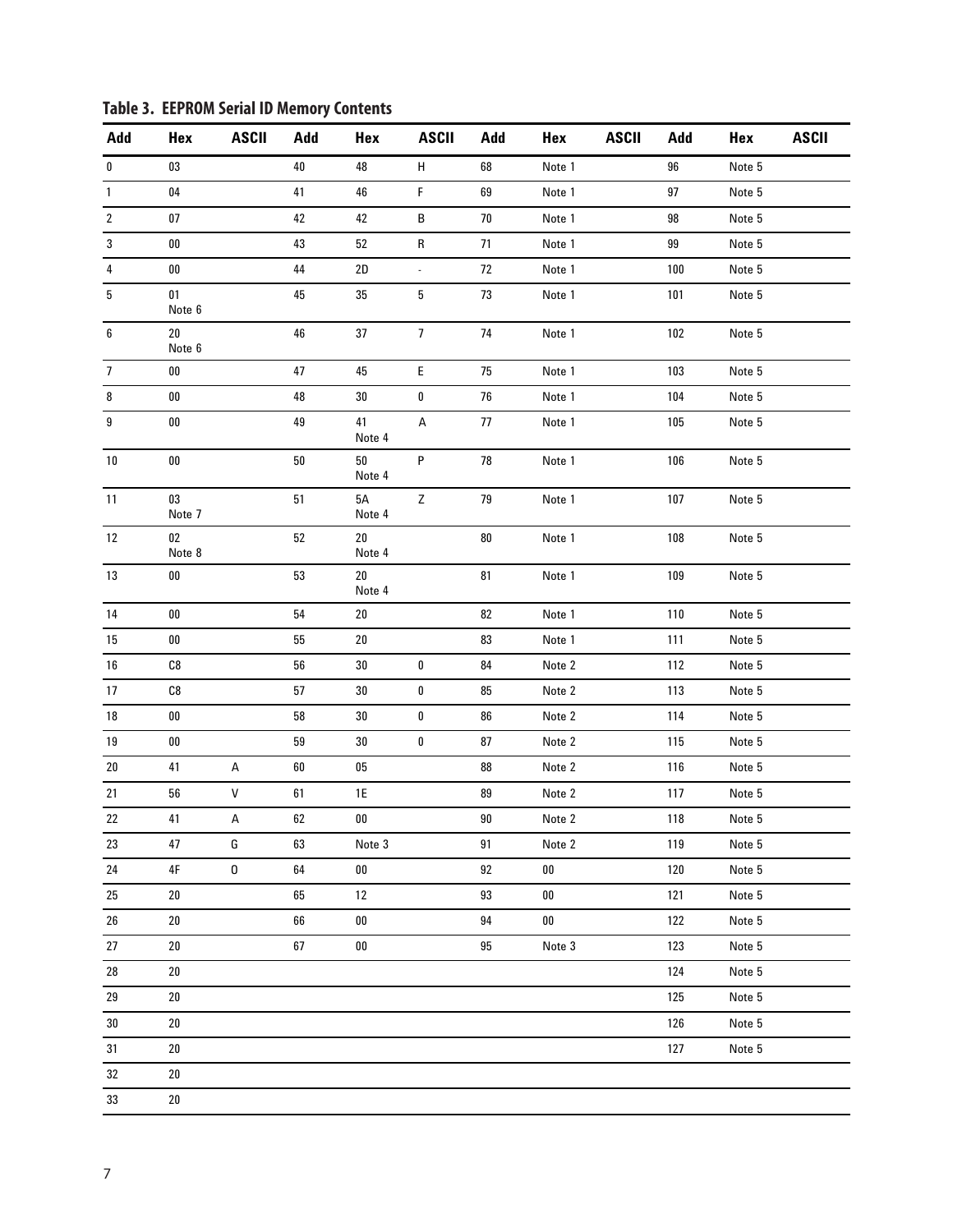| Add                          | Hex                      | ASCII Add | Hex |  | ASCII Add Hex ASCII Add Hex |  | <b>ASCII</b> |
|------------------------------|--------------------------|-----------|-----|--|-----------------------------|--|--------------|
| 34                           | 20                       |           |     |  |                             |  |              |
| $\overline{35}$<br>$\sim$ 20 |                          |           |     |  |                             |  |              |
| $\overline{36}$              | $\overline{\mathbf{00}}$ |           |     |  |                             |  |              |
| 37<br>$\sim$ 00              |                          |           |     |  |                             |  |              |
| 38                           | $\overline{17}$          |           |     |  |                             |  |              |
| 39                           | 6A                       |           |     |  |                             |  |              |

# **Table 3. EEPROM Serial ID Memory Contents (continued)**

#### **Notes:**

1. Addresses 68 - 83 specify a unique identifier.

- 2. Addresses 84 91 specify the date code.
- 3. Addresses 63 and 95 are check sums. Address 63 is the check sum for bytes 0 62 and address 95 is the check sum for bytes 64 94.
- 4. Part number options LZ, PZ, ALZ, APZ, etc. Example: for "AP" option, hexes in addresses 49, 50, 51, 52 and 52 will be 41, 50, 5A, 20 and 20 respectively.
- 5. Addresses 96-127 are vendor specific data.
- 6. Addresses 5 and 6 specify compliance code. Address 5 with Hex 01 for OC-3 and address 6 with Hex 20 for Fast Ethernet.
- 7. Address 11 specifies encoding code. Hex 03 for OC-3 and Hex 02 for Fast Ethernet.
- 8. Address 12 specifies bit rate. Hex 02 for OC-3 and Hex 01 for Fast Ethernet.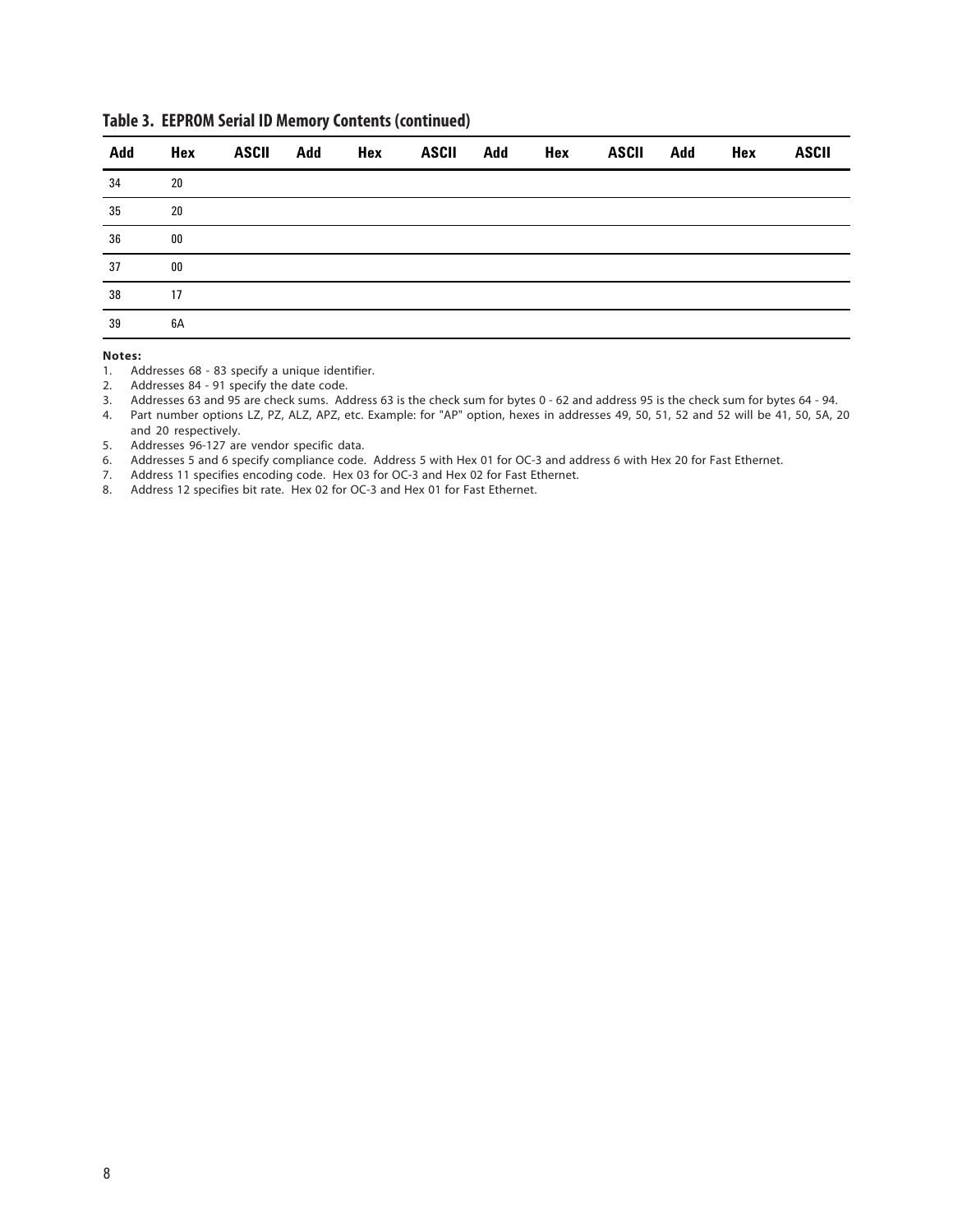

**Figure 7. Module Drawing**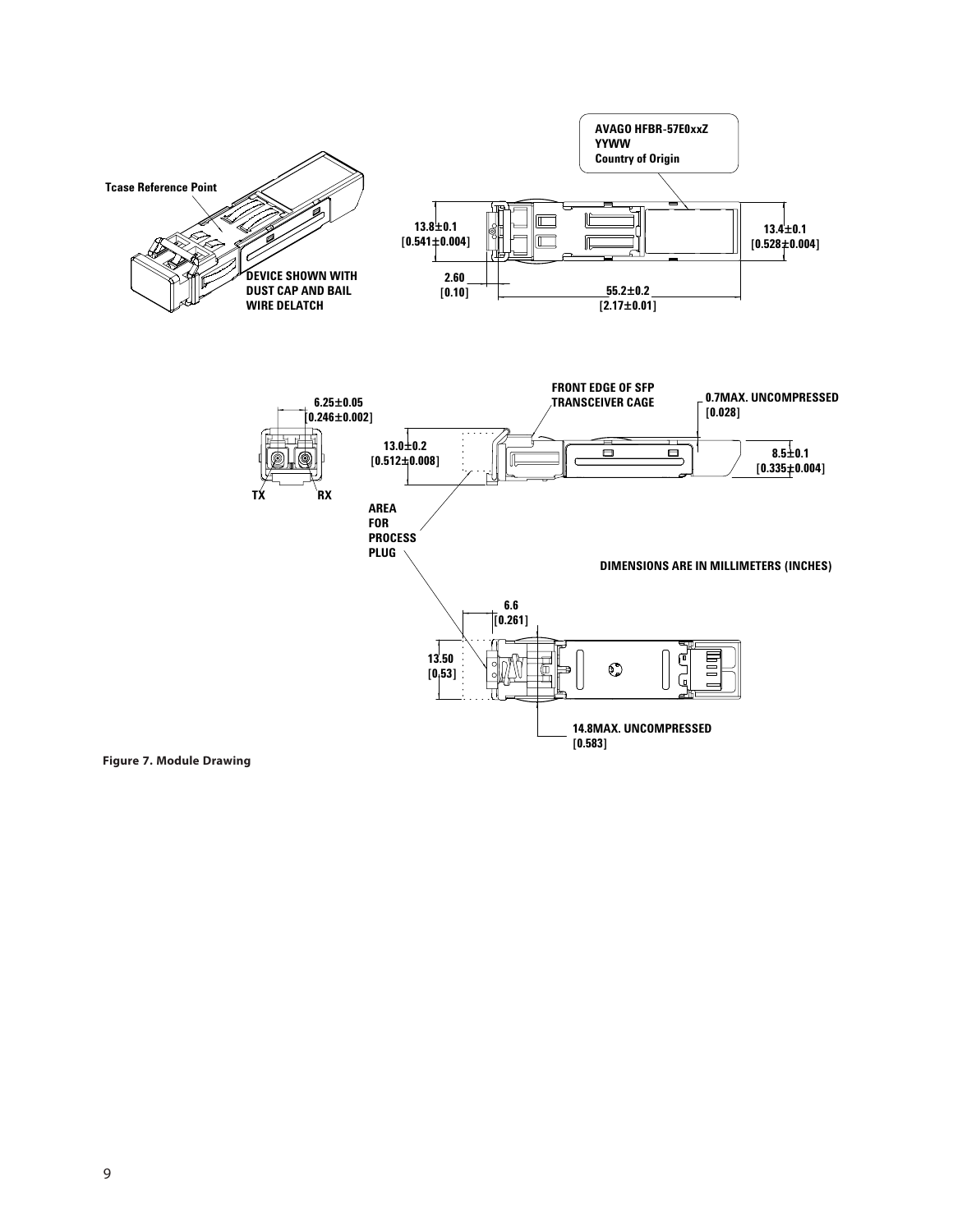



**Figure 8. SFP host board mechanical layout**

#### **LEGEND**

- **1. PADS AND VIAS ARE CHASSIS GROUND**
- **2. THR OUGH HOLES, PLATING OPTIONAL**
- **3. HATCHED AREA DENOTES COMPONENT AND TRACE KEEPOUT (EXCEPT CHASSIS GROUND)**
- **4. AREA DENOTES COMPONENT KEEPOUT (TRACES ALLOWED)**

**DIMENSIONS ARE IN MILLIMETERS**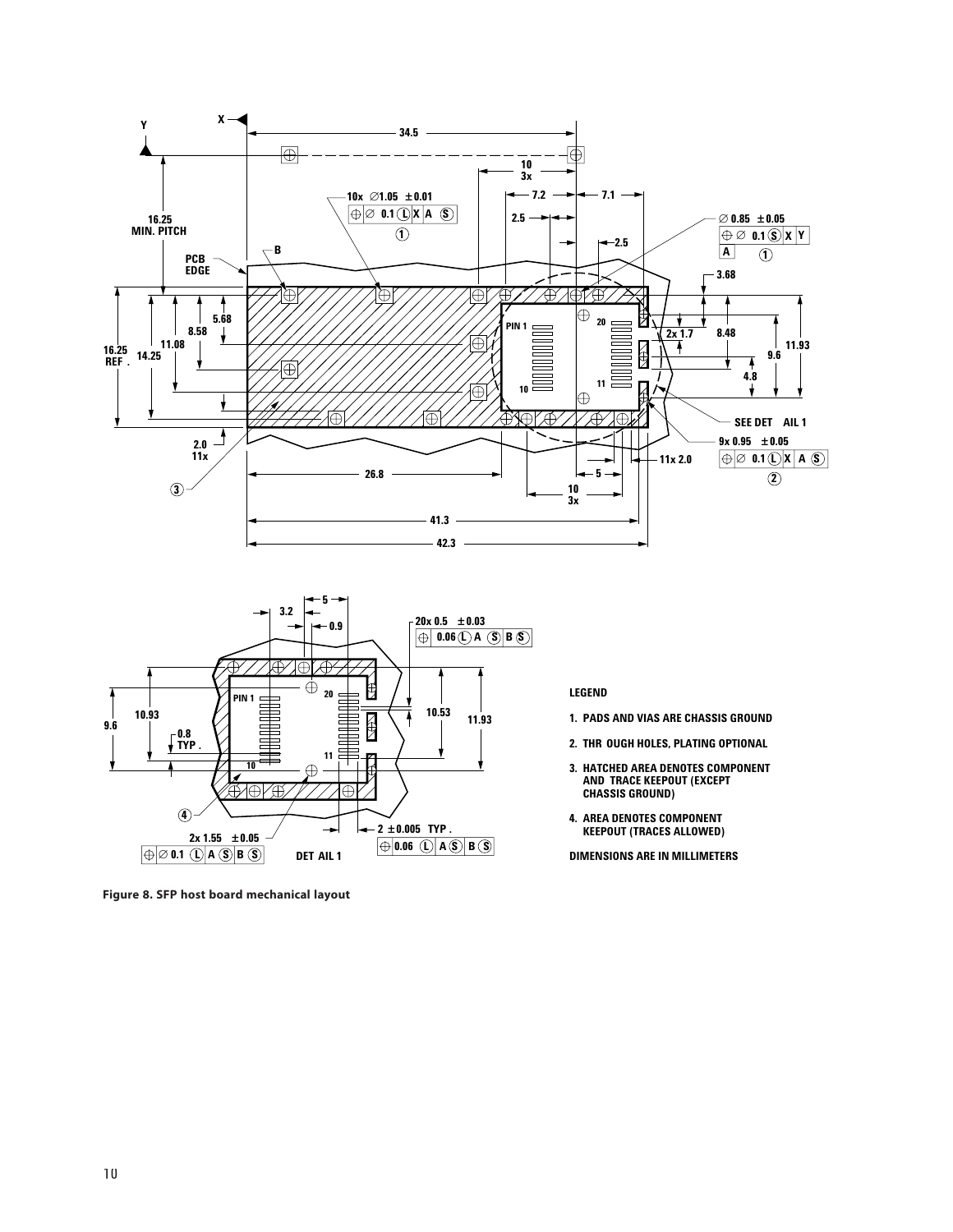

**DIMENSIONS ARE IN MILLIMETERS [INCHES].**

**Figure 9. SFP Assembly Drawing**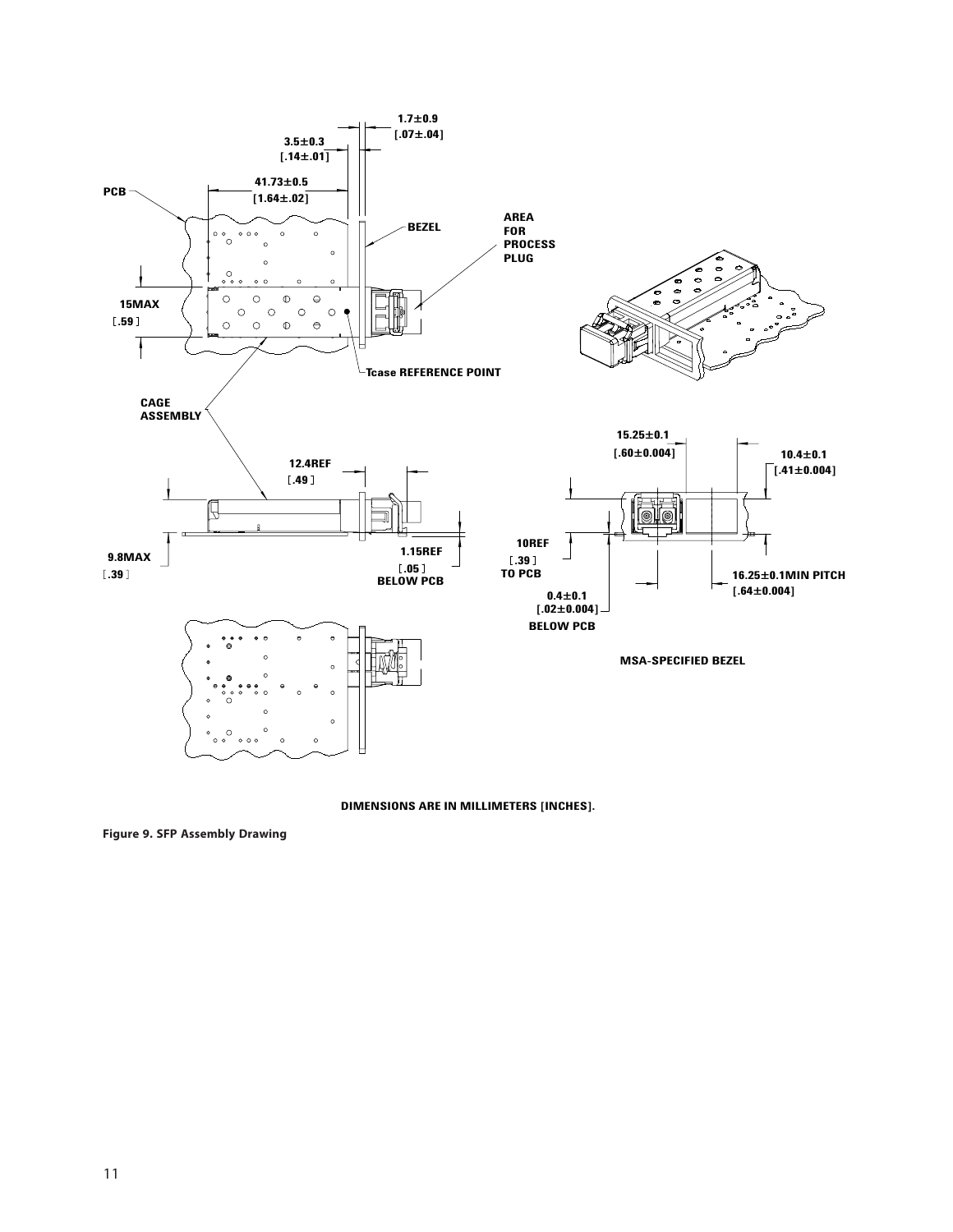# **Absolute Maximum Ratings**

Stresses in excess of the absolute maximum ratings can cause catastrophic damage to the device. Limits apply to each parameter in isolation, all other parameters having values within the recommended operating conditions. It should not be assumed that limiting values of more than one parameter can be applied to the product at the same time. Exposure to the absolute maximum ratings for extended periods can adversely affect device reliability.

| <b>Parameter</b>                 | <b>Symbol</b> | <b>Minimum</b> | <b>Typical</b> | <b>Maximum</b> | <b>Units</b> | <b>Notes</b> |
|----------------------------------|---------------|----------------|----------------|----------------|--------------|--------------|
| Storage Temperature              | Ιs            | $-40$          |                | $+100$         | ۰c           |              |
| <b>Supply Voltage</b>            | $V_{c.c.}$    | $-0.5$         |                | 3.63           |              |              |
| Data Input Voltage               | $V_{1}$       | $-0.5$         |                | $V_{cc}$       |              |              |
| Differential Input Voltage (p-p) | $V_{n}$       |                |                | 2.4            | V            |              |
| <b>Output Current</b>            | ı0            |                |                | 50             | mA           |              |

#### **Recommended Operating Conditions**

| <b>Parameter</b>                                     | <b>Symbol</b>             | <b>Minimum</b> | <b>Typical</b> | <b>Maximum</b> | <b>Units</b> | <b>Notes</b> |
|------------------------------------------------------|---------------------------|----------------|----------------|----------------|--------------|--------------|
| <b>Case Operating Temperature</b>                    |                           |                |                |                |              |              |
| HFBR-57E0LZ/PZ                                       | $\mathsf{T}_{\mathrm{c}}$ | 0              |                | $+70$          | ۰c           |              |
| HFBR-57E0ALZ/APZ                                     | Тc                        | -40            |                | $+85$          | °C           |              |
| <b>Supply Voltage</b>                                | $V_{c.c.}$                | 2.97           | 3.3            | 3.63           | ۷            |              |
| Data Input: Transmitter Differential Input Voltage V |                           | 0.5            | 0.8            | 2.4            | ٧            |              |
| $(TD+/-)$                                            |                           |                |                |                |              |              |
| Data and Loss of Signal Output Load                  | R,                        |                | 50             |                | W            |              |

# **Transmitter Electrical Characteristics**

HFBR-57E0LZ/PZ (T<sub>C</sub> = 0 °C to +70 °C, V<sub>CC</sub> = 2.97 V to 3.63 V) HFBR-57E0ALZ/APZ (T<sub>C</sub> = -40 °C to +85 °C, V<sub>CC</sub> = 2.97 V to 3.63 V)

| <b>Parameter</b>                      | <b>Symbol</b>     | <b>Minimum</b> | <b>Typical</b> | <b>Maximum</b> | <b>Units</b> | <b>Notes</b> |
|---------------------------------------|-------------------|----------------|----------------|----------------|--------------|--------------|
| Supply Current                        | <b>I</b> cc       |                | 165            | 210            | mA           |              |
| <b>Power Dissipation</b>              | $P_{\text{DISS}}$ |                | 0.55           | 0.80           | W            | 5а           |
| Transmitter Disable (TX Disable) High | $V_{\rm IH}$      | 2.0            |                | 3.5            |              |              |
| Transmitter Disable (TX Disable) Low  | V,                |                |                | 0.8            |              |              |

# **Receiver Electrical Characteristics**

HFBR-57E0LZ/PZ (T<sub>C</sub> = 0 °C to +70 °C, V<sub>CC</sub> = 2.97 V to 3.63 V)

HFBR-57E0ALZ/APZ (T<sub>C</sub> = -40 °C to +85 °C, V<sub>CC</sub> = 2.97 V to 3.63 V)

| <b>Parameter</b>                                                 | Symbol             | <b>Minimum</b> | <b>Typical</b> | <b>Maximum</b> | <b>Units</b> | <b>Notes</b> |
|------------------------------------------------------------------|--------------------|----------------|----------------|----------------|--------------|--------------|
| <b>Supply Current</b>                                            | $I_{\text{CC}}$    |                | 95             | 150            | mA           | 4            |
| <b>Power Dissipation</b>                                         | $P_{DISS}$         |                | 0.35           | 0.55           | W            | 5b           |
| Data Output: Receiver Differential Output Voltage V <sub>0</sub> |                    | 0.4            |                | 2.0            | ٧            | 6a           |
| $(RD+/-)$                                                        |                    |                |                |                |              | 6b           |
| Data Output Rise Time                                            |                    | 0.35           |                | 2.2            | ns           |              |
| Data Output Fall Time                                            | $t_f$              | 0.35           |                | 2.2            | ns           |              |
| Loss of Signal Output Voltage - Low                              | LOSV <sub>01</sub> |                |                | 0.8            | V            | 6a           |
| Loss of Signal Output Voltage - High                             | LOSV <sub>OH</sub> | 2.0            |                |                | v            | 6a           |
| Power Supply Noise Rejection                                     | <b>PSNR</b>        |                | 50             |                | mV           |              |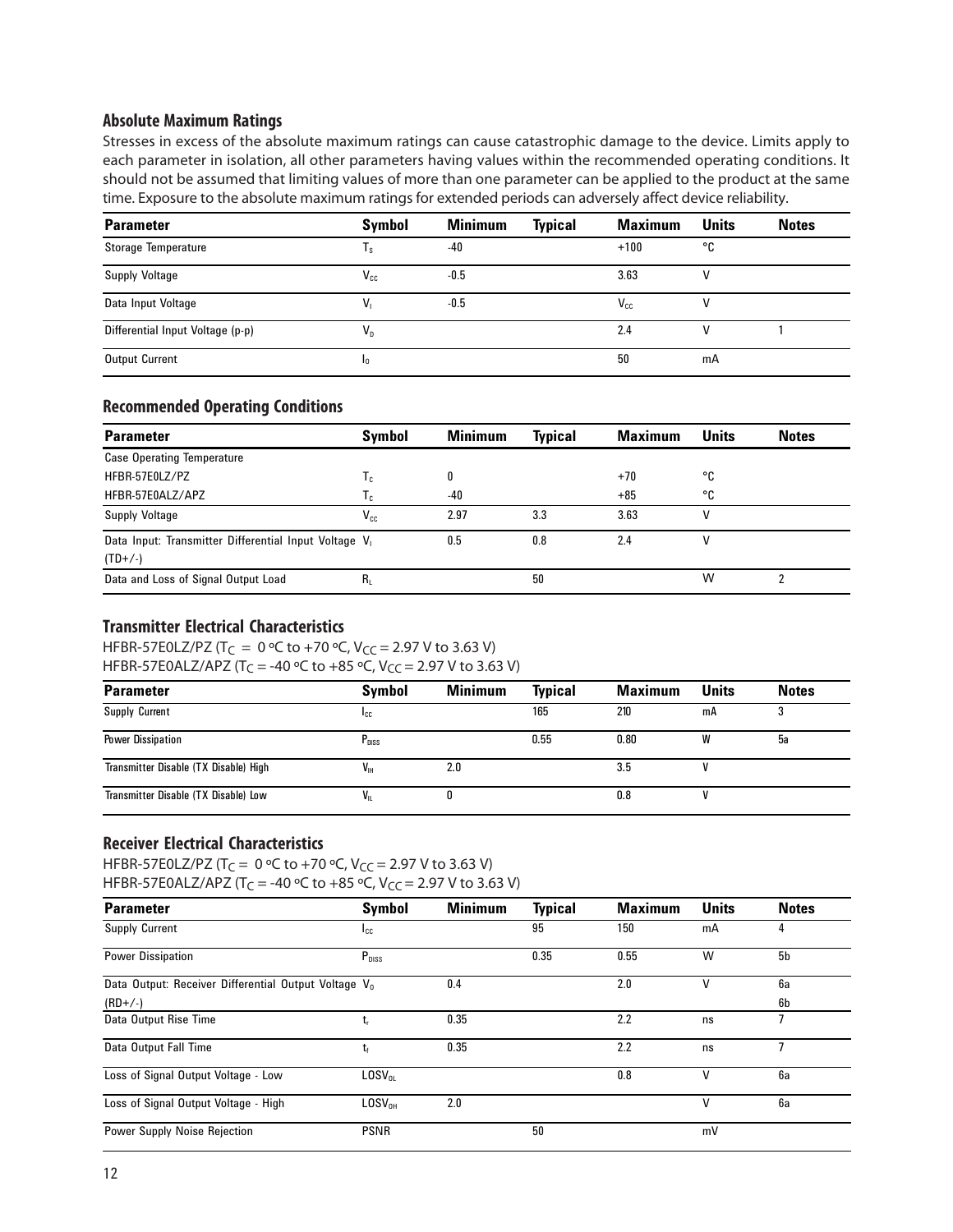#### **Notes:**

- 1. This is the maximum voltage that can be applied across the Differential Transmitter Data Inputs to prevent damage to the input ESD protection circuit.
- 2. The data outputs are terminated with  $50\Omega$ .
- The Loss of Signal output is terminated with 50  $\Omega$  connected to a pull-up resistor of 4.7 K $\Omega$  tied to V<sub>CC</sub>.
- 3. The power supply current needed to operate the transmitter is provided to differential ECL circuitry. This circuitry maintains a nearly constant current flow from the power supply. Constant current operation helps to prevent unwanted electrical noise from being generated and conducted or emitted to neighboring circuitry.
- 4. This is the receiver supply current measured in mA.
- 5a. The power dissipation of the transmitter is calculated as the sum of the products of supply voltage and current.
- 5b. The power dissipation of the receiver is calculated as the sum of the products of supply voltage and currents, minus the sum of the products of the output voltages and currents.
- 6a. Differential Output Voltage is internally ac coupled. The Loss of Signal low and high voltages are measured with load condition as mentioned in note 2.
- 6b. Data and Data-bar outputs are squelched at LOS assert level. When the received light drops below LOS assert point, it will force receiver data and data-bar to go to steady PECL levels High and Low respectively.
- 7. The data output rise and fall times are measured between 20% and 80% levels.

### **Transmitter Optical Characteristics**

HFBR-57E0LZ/PZ(T<sub>C</sub> = 0 °C to +70 °C, V<sub>CC</sub> = 2.97 V to 3.63 V) HFBR-57E0ALZ/APZ (T<sub>C</sub> = -40 °C to +85 °C, V<sub>CC</sub> = 2.97 V to 3.63 V)

| <b>Parameter</b>                                     |            | <b>Symbol</b>       | <b>Minimum</b> | <b>Typical</b> | <b>Maximum</b> | <b>Units</b> | <b>Notes</b>    |
|------------------------------------------------------|------------|---------------------|----------------|----------------|----------------|--------------|-----------------|
| <b>Output Optical Power</b>                          | <b>BOL</b> | $P_0$               | $-19$          | $-15.7$        | $-14$          | dBm avg      | 8               |
| 62.5/125 $\mu$ m, NA = 0.275 Fiber EOL               |            |                     | $-20$          |                |                |              |                 |
| <b>Output Optical Power</b>                          | <b>BOL</b> | $P_0$               | $-22.5$        |                | $-14$          | dBm avg      | 8               |
| $50/125$ µm, NA = 0.20 Fiber                         | EOL        |                     | $-23.5$        |                |                |              |                 |
| Transmitter Disable (High)                           |            | $P_{0(\text{off})}$ |                |                | -45            | dBm          |                 |
| <b>Center Wavelength</b>                             |            | $\mathsf{L}_c$      | 1270           | 1308           | 1380           | nm           | 21, Figure 3    |
| Spectral Width - FWHM                                |            | DI                  |                | 147            |                | nm           | 9, 21           |
| Spectral Width - RMS                                 |            |                     |                | 63             |                |              | Figure 3        |
| <b>Optical Rise Time</b>                             |            | $t_{r}$             | 0.6            | 1.2            | 3.0            | ns           | 10, 21          |
|                                                      |            |                     |                |                |                |              | Figure 3        |
| <b>Optical Fall Time</b>                             |            | $t_{f}$             | 0.6            | 2.0            | 3.0            | ns           | 10, 21          |
|                                                      |            |                     |                |                |                |              | Figure 3        |
| Systematic Jitter Contributed by the Transmitter     |            |                     |                |                |                |              |                 |
| $OC-3$                                               |            | SJ                  |                | 0.25           | 1.2            | ns p-p       | 11a             |
| Duty Cycle Distortion Contributed by the Transmitter |            |                     |                |                |                |              |                 |
| FE.                                                  |            | <b>DCD</b>          |                | 0.20           | 0.6            | ns p-p       | 11 <sub>b</sub> |
| Data Dependent Jitter Contributed by the             |            |                     |                |                |                |              |                 |
| <b>Transmitter FE</b>                                |            | <b>DDJ</b>          |                | 0.07           | 0.6            | ns p-p       | 11c             |
| Random Jitter Contributed by the Transmitter         |            |                     |                |                |                |              |                 |
| $OC-3$                                               |            | <b>RJ</b>           |                | 0.10           | 0.52           | ns p-p       | 12a             |
| FE                                                   |            |                     |                | 0.10           | 0.69           |              | 12 <sub>b</sub> |

#### **Notes:**

8. These optical power values are measured with the following conditions:

The Beginning of Life (BOL) to the End of Life (EOL) optical power degradation is typically 1.5 dB per the industry convention for long wavelength LEDs. The actual degradation observed in Avago's 1300 nm LED products is < 1 dB, as specified in this data sheet. Over the specified operating voltage and temperature ranges. With 25 MBd (12.5 MHz square-wave), input signal.

At the end of one meter of noted optical fiber with cladding modes removed. The average power value can be converted to a peak power value by adding 3 dB. Higher output optical power transmitters are available on special request. Please consult with your local Avago sales representative for further details.

9. The relationship between Full Width Half Maximum and RMS values for Spectral Width is derived from the assumption of a Gaussian shaped spectrum which results in a 2.35 X RMS = FWHM relationship.

10. The optical rise and fall times are measured from 10% to 90% when the transmitter is driven by a 25 MBd (12.5 MHz square-wave) input signal. The ANSI T1E1.2 committee has designated the possibility of defining an eye pattern mask for the transmitter optical output as an item for further study. Avago will incorporate this requirement into the specifications for these products if it is defined. The HFBR-57E0 products typically comply with the template requirements of CCITT (now ITU-T) G.957 Section 3.2.5, Figure 2 for the STM- 1 rate, excluding the optical receiver filter normally associated with single mode fiber measurements which is the likely source for the ANSI T1E1.2 committee to follow in this matter.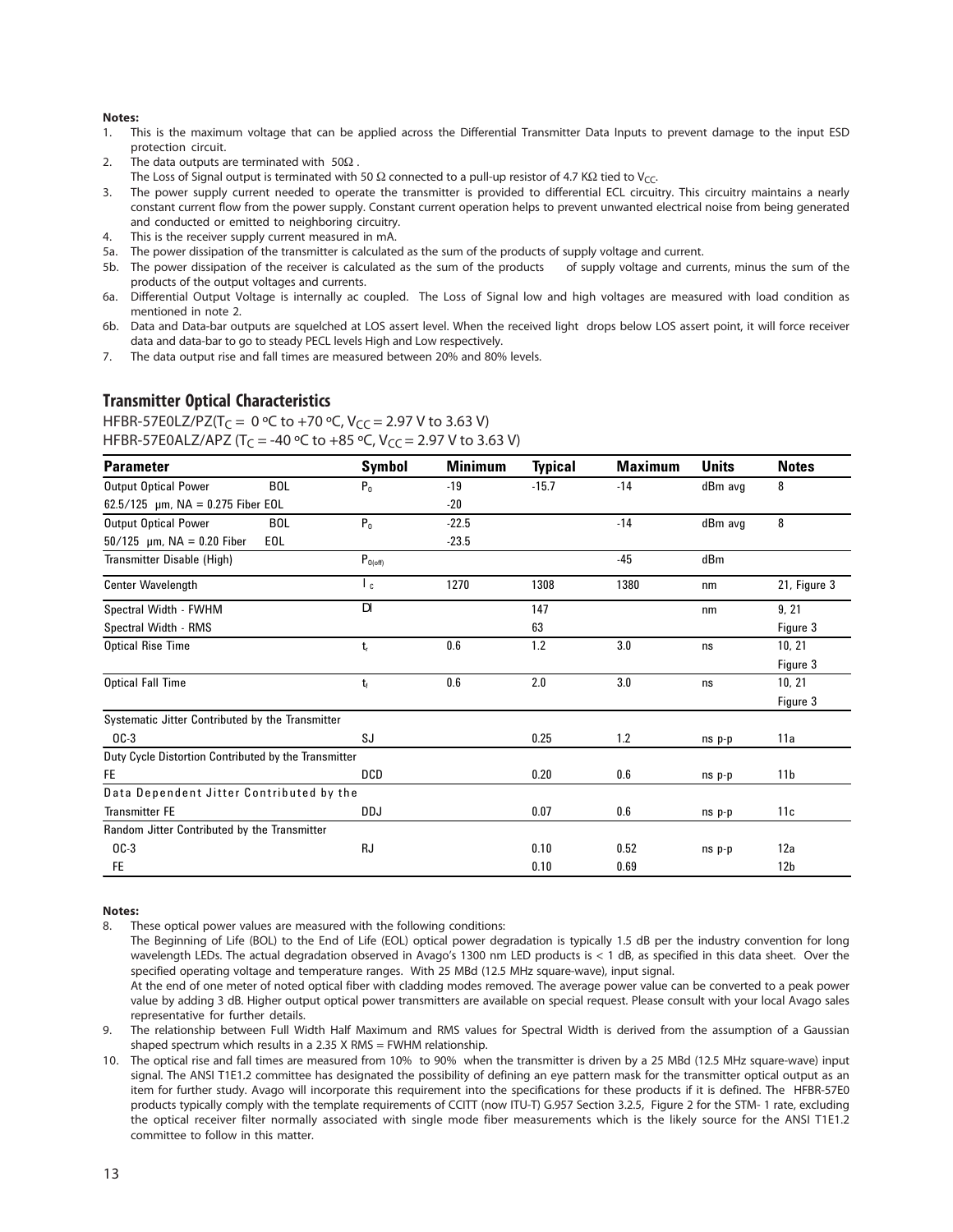#### **Notes:**

- 11a. Systematic Jitter contributed by the transmitter is defined as the combination of Duty Cycle Distortion and Data Dependent Jitter. Systematic Jitter is measured at 50% threshold using a 155.52 MBd (77.5 MHz square-wave), 223- 1 psuedorandom data pattern input signal.
- 11b. Duty Cycle Distortion contributed by the transmitter is measured at the 50% threshold of the optical output signal using an IDLE Line State, 125 MBd (62.5 MHz square-wave), input signal.
- 11c. Data Dependent Jitter contributed by the transmitter is specified with the FDDI test pattern described in FDDI PMD Annex A.5.
- 12a. Random Jitter contributed by the transmitter is specified with a 155.52 MBd (77.5 MHz square-wave) input signal.
- 12b. Random Jitter contributed by the transmitter is specified with an IDLE Line State, 125 MBd (62.5 MHz square-wave) input signal. See Application Information - Transceiver Jitter Performance Section of this data sheet for further details.

# **Receiver Optical and Electrical Characteristics**

HFBR-57E0LZ /PZ(T<sub>C</sub> = 0 °C to +70 °C, V<sub>CC</sub> = 2.97 V to 3.63 V) HFBR-57E0ALZ/APZ (T<sub>C</sub> = -40 °C to +85 °C, V<sub>CC</sub> = 2.97 V to 3.63 V)

| <b>Parameter</b>                                  | Symbol           | <b>Minimum</b>   | <b>Typical</b> | <b>Maximum</b> | <b>Units</b> | <b>Notes</b>    |
|---------------------------------------------------|------------------|------------------|----------------|----------------|--------------|-----------------|
| Input Optical Power minimum at Window Edge        |                  |                  |                |                |              |                 |
| $OC-3$                                            | $P_{IN MIN}$ (W) |                  |                | $-30$          | dBm avq      | 13a, Figure 4   |
| <b>FE</b>                                         |                  |                  |                | $-31$          |              | 13 <sub>b</sub> |
| Input Optical Power at Eye Center                 |                  |                  |                |                |              |                 |
| $OC-3$                                            | $P_{IN MIN}$ (C) |                  |                | $-31$          | dBm avq      | 14a, Figure 4   |
| <b>FE</b>                                         |                  |                  |                | $-31.8$        |              | 14b             |
| <b>Input Optical Power Maximum</b>                |                  |                  |                |                |              |                 |
| $OC-3$                                            | $P_{IN MAX}$     | $-14$            |                |                | dBm avg      | 13a             |
| <b>FE</b>                                         |                  | $-14$            |                |                |              | 13 <sub>b</sub> |
| <b>Operating Wavelength</b>                       |                  | 1270             |                | 1380           | nm           |                 |
| Systematic Jitter Contributed by the Receiver     |                  |                  |                |                |              |                 |
| $OC-3$                                            | SJ               |                  | 0.11           | 1.2            | ns p-p       | 15a             |
| Duty Cycle Distortion Contributed by the Receiver |                  |                  |                |                |              |                 |
| FE.                                               | <b>DCD</b>       |                  | 0.08           | 0.4            | ns p-p       | 15 <sub>b</sub> |
| Data Dependent Jitter Contributed by the Receiver |                  |                  |                |                |              |                 |
| FE.                                               | <b>DDJ</b>       |                  | 0.02           | 1.0            | ns p-p       | 15c             |
| Random Jitter Contributed by the Receiver         |                  |                  |                |                |              |                 |
| $OC-3$                                            | RJ               |                  | 0.14           | 1.91           | ns p-p       | 16a             |
| <b>FE</b>                                         |                  |                  | 0.14           | 2.14           |              | 16 <sub>b</sub> |
| Loss of Signal - Deasserted                       |                  |                  |                |                |              |                 |
| $OC-3$                                            | $P_A$            | $P_{D}$ + 1.5 dB |                | $-31$          | dBm avg      | 17              |
| <b>FE</b>                                         |                  |                  |                | $-33$          |              |                 |
| Loss of Signal - Asserted                         | P <sub>D</sub>   | $-45$            |                |                | dBm avq      | 18              |
| Loss of Signal - Hysteresis                       | $P_A - P_D$      | 1.5              |                |                | dB           |                 |
| Loss of Signal Deassert Time (on to off)          |                  | 0                | $\overline{2}$ | 100            | μs           | 19              |
| Loss of Signal Assert Time (off to on)            |                  | 0                | 5              | 350            | μs           | 20              |

#### **Notes:**

- 13a. This specification is intended to indicate the performance of the receiver section of the transceiver when Input Optical Power signal characteristics are present per the following definitions. The Input Optical Power dynamic range from the minimum level (with a window time-width) to the maximum level is the range over which the receiver is guaranteed to provide output data with a Bit Error Rate (BER) better than or equal to 1 x 10-10.
	- At the Beginning of Life (BOL)
	- Over the specified operating temperature and voltage ranges
	- Input is a 155.52 MBd, 2<sup>23</sup>-1 PRBS data pattern with 72 "1" s and 72 "0"s inserted per the CCITT (now ITU-T) recommendation G.958 Appendix I.
	- Receiver data window time-width is 1.23 ns or greater for the clock recovery circuit to operate in. The actual test data window timewidth is set to simulate the effect of worst case optical input jitter based on the transmitter jitter values from the specification tables. The test window time-width is 3.32 ns.
	- Transmitter operating with a 155.52 MBd, 77.5 MHz square-wave, input signal to simulate any cross-talk present between the transmitter and receiver sections of the transceiver.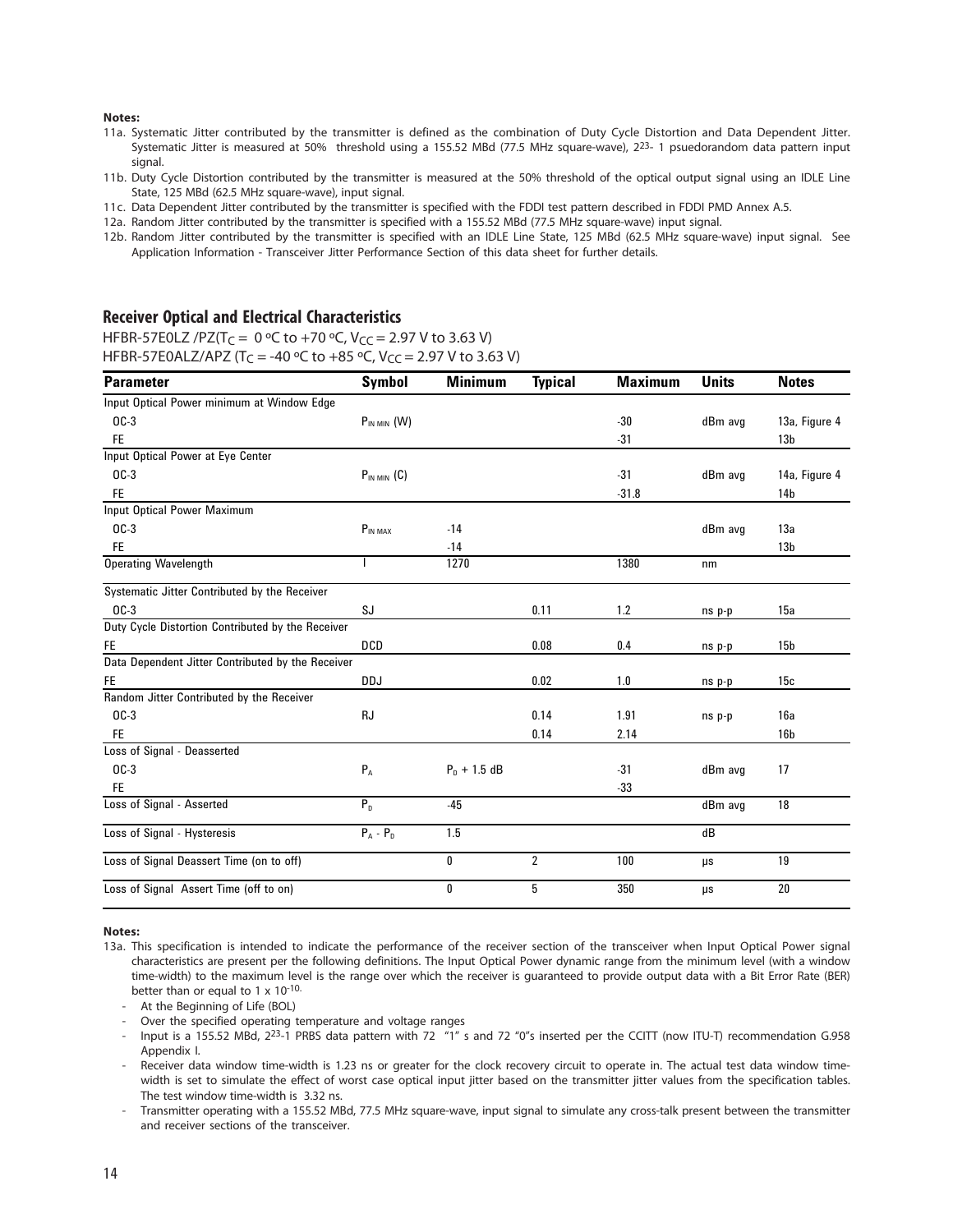- 13b. This specification is intended to indicate the performance of the receiver section of the transceiver when Input Optical Power signal characteristics are present per the following definitions. The Input Optical Power dynamic range from the minimum level (with a window time-width) to the maximum level is the range over which the receiver is guaranteed to provide output data with a Bit Error Rate (BER) better than or equal to 2.5 x 10-10.
	- At the Beginning of Life (BOL)
	- Over the specified operating temperature and voltage ranges
	- Input symbol pattern is the FDDI test pattern defined in FDDI PMD Annex A.5 with 4B/5B NRZI encoded data that contains a duty cycle base-line wander effect of 50 kHz. This sequence causes a near worst case condition for inter-symbol interference.
	- Receiver data window time-width is 2.13 ns or greater and centered at mid-symbol. This worst case window time-width is the minimum allowed eye-opening presented to the FDDI PHY PM\_Data indication input (PHY input) per the example in FDDI PMD Annex E. This minimum window time-width of 2.13 ns is based upon the worst case FDDI PMD Active Input Interface optical conditions for peak-topeak DCD (1.0 ns), DDJ (1.2 ns) and RJ (0.76 ns) presented to the receiver.

To test a receiver with the worst case FDDI PMD Active Input jitter condition requires exacting control over DCD, DDJ and RJ jitter components that is difficult to implement with production test equipment. The receiver can be equivalently tested to the worst case FDDI PMD input jitter conditions and meet the minimum output data window time-width of 2.13 ns. This is accomplished by using a nearly ideal input optical signal (no DCD, insignificant DDJ and RJ) and measuring for a wider window time-width of 4.6 ns. This is possible due to the cumulative effect of jitter components through their superposition (DCD and DDJ are directly additive and RJ components are rms additive). Specifically, when a nearly ideal input optical test signal is used and the maximum receiver peak-to-peak jitter contributions of DCD (0.4 ns), DDJ (1.0 ns), and RJ (2.14 ns) exist, the minimum window time-width becomes 8.0 ns -0.4 ns - 1.0 ns - 2.14 ns = 4.46 ns, or conservatively 4.6 ns. This wider window time-width of 4.6 ns guarantees the FDDI PMD Annex E minimum window time-width of 2.13 ns under worst case input jitter conditions to the Avago receiver.

- Transmitter operating with an IDLE Line State pattern, 125 MBd (62.5 MHz square-wave), input signal to simulate any cross-talk present between the transmitter and receiver sections of the transceiver.
- 14a. All conditions of Note 13a apply except that the measurement is made at the center of the symbol with no window time- width.
- 14b. All conditions of Note 13b apply except that the measurement is made at the center of the symbol with no window time-width.
- 15a. Systematic Jitter contributed by the receiver is defined as the combination of Duty Cycle Distortion and Data Dependent Jitter. Systematic Jitter is measured at 50% threshold using a 155.52 MBd (77.5 MHz square- wave), 2<sup>23</sup>-1 psuedorandom data pattern input signal.
- 15b Duty Cycle Distortion contributed by the receiver is measured at the 50% threshold of the electrical output signal using an IDLE Line State, 125 MBd (62.5 MHz square-wave), input signal. The input optical power level is -20 dBm average.
- 15c. Data Dependent Jitter contributed by the receiver is specified with the FDDI DDJ test pattern described in the FDDI PMD Annex A.5. The input optical power level is -20 dBm average.
- 16a. Random Jitter contributed by the receiver is specified with a 155.52 MBd (77.5 MHz square- wave) input signal.
- 16b. Random Jitter contributed by the receiver is specified with an IDLE Line State, 125 MBd (62.5 MHz square-wave), input signal. The input optical power level is at maximum "P<sub>IN MIN</sub> (W)". See Application Information - Transceiver Jitter Section for further information.
- 17. This value is measured during the transition from low to high levels of input optical power.
- 18. This value is measured during the transition from high to low levels of input optical power. At Loss of Signal assert, the receiver outputs Data Out and Data Out Bar go to steady PECL levels High and Low respectively.
- 19. The Loss of Signal output shall be de-asserted within 100 µs after a step increase of the Input Optical Power.
- 20. Loss of Signal output shall be asserted within 350 µs after a step decrease in the Input Optical Power. At Loss of Signal Assert, the receiver outputs Data Out and Data Out Bar go to steady PECL levels High and Low respectively.
- 21. The HFBR-57E0 transceiver complies with the requirements for the trade-offs between center wavelength, spectral width, and rise/fall times shown in Figure 3. This figure is derived from the FDDI PMD standard (ISO/IEC 9314-3 : 1990 and ANSI X3.166 - 1990) per the description in ANSI T1E1.2 Revision 3. The interpretation of this figure is that values of Center Wavelength and Spectral Width must lie along the appropriate Optical Rise/Fall Time curve.